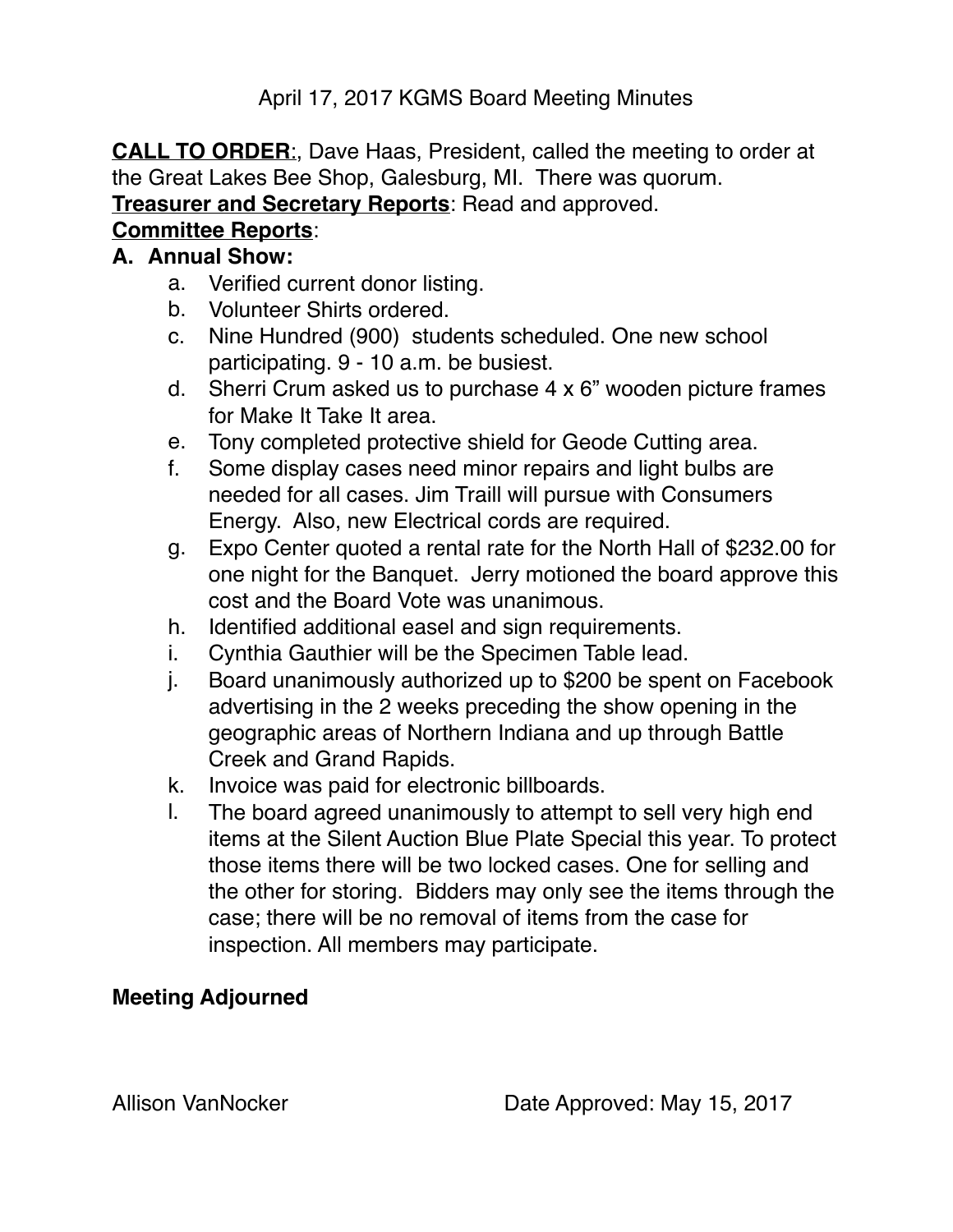#### Three Addendum to Board Minutes

- 1. After the KGMS General Meeting on May 2, 2017 the board held an on site emergency meeting to discuss selling the KGMS club's old display cases. It was suggested and agreed that small cases would sell for \$15.00 and large cases would sell for \$20.00. There was quorum.
- 2. By electronic email vote initiated May 8th and completed May 9th the KGMS Board agreed to authorize the treasurers to make a \$1000 deposit to the Expo Center to reserve the South Hall for the 2018 Annual Show. Six of the 8 voting members authorized this deposit. \* There was quorum. Kate Durrow made the payment on May 9th. \*Dave's vote also approved deposit but came in after we had quorum.
- 3. An onsite emergency Board meeting was held Sunday May 7th after the 2017 Annual show ended to discuss storage of the new and old display cases. Dave Haas can no longer store the display cases. It was discussed and agreed that the new display cases will need to be stored in a rental storage unit. It was decided that the new trailer would be returned to Curtis Trailer Storage. Decisions regarding its storage location would be made at a later date. Dave would get prices on a few storage units including the one company we used previously in Kalamazoo which is close to the Expo Center and the location in Paw Paw, Michigan, recommended by Eric from Geoscapes. Dave will gather the information and the Board will vote at a later date concerning storage of the cases and possibly the trailer.